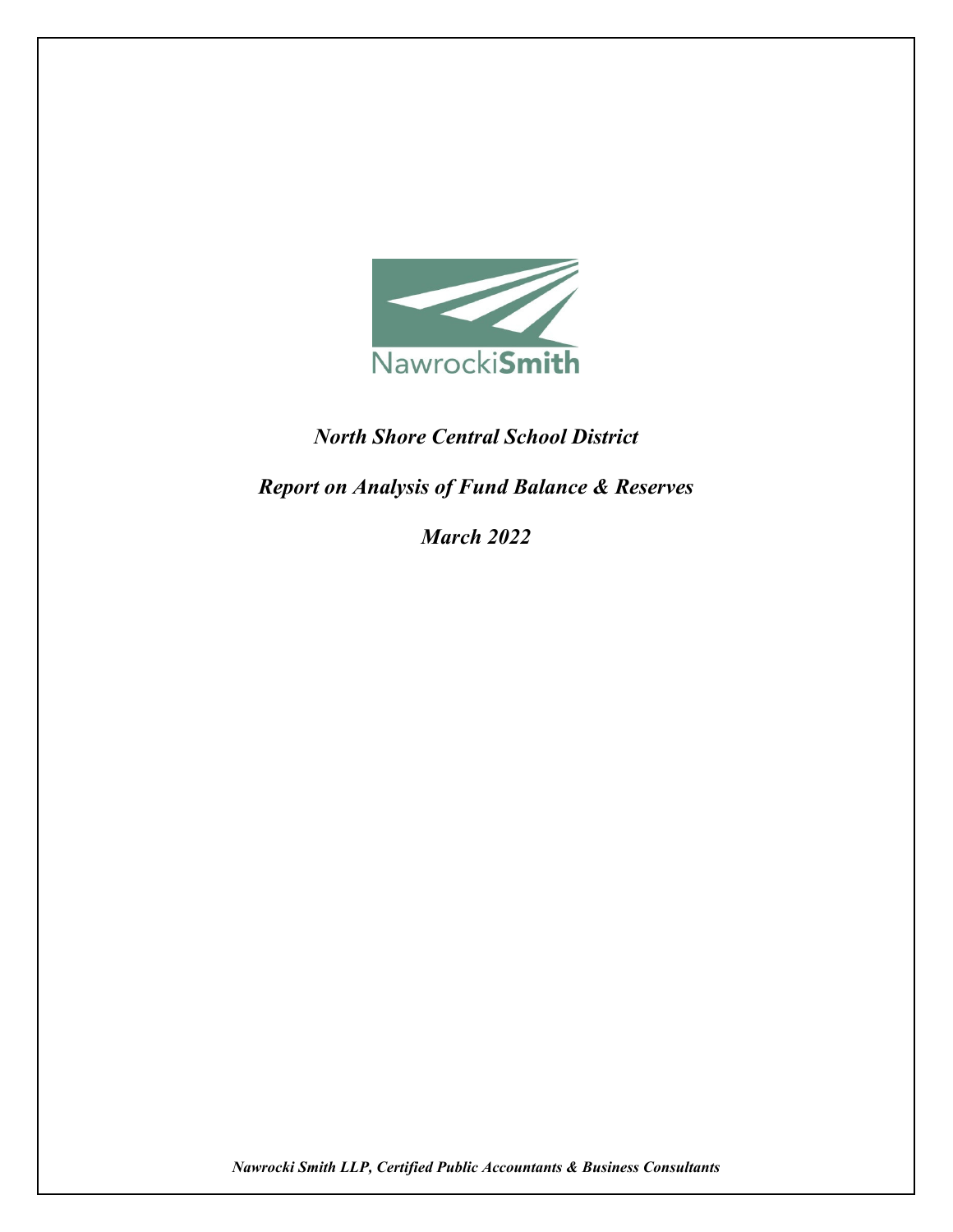

# *North Shore Central School District*

## *Analysis of Fund Balance & Reserves*

# *March 2022*

## **Table of Contents**

## <span id="page-1-0"></span>**Scope of Engagement**

Pursuant to the request of the North Shore Central School District and in accordance with the District's March 2021 Risk Assessment update, we have reviewed the policies, procedures, and reports pertaining to the District's history of current projections on revenues and expenditures, fund balances, and reserves.

The objective of our analysis was to determine whether the internal controls over fund balance and reserves are adequate and in compliance with laws, regulations, and the District's Board policies.

## <span id="page-1-1"></span>**Work Performed**

- 1. Obtained and analyzed the following documents:
	- Policies pertaining to budget development and planning, and fund balance.
	- Reserve plans.
	- Audited financial statements for fiscal years 2017/2018, 2018/2019, 2019/2020, and 2020/2021.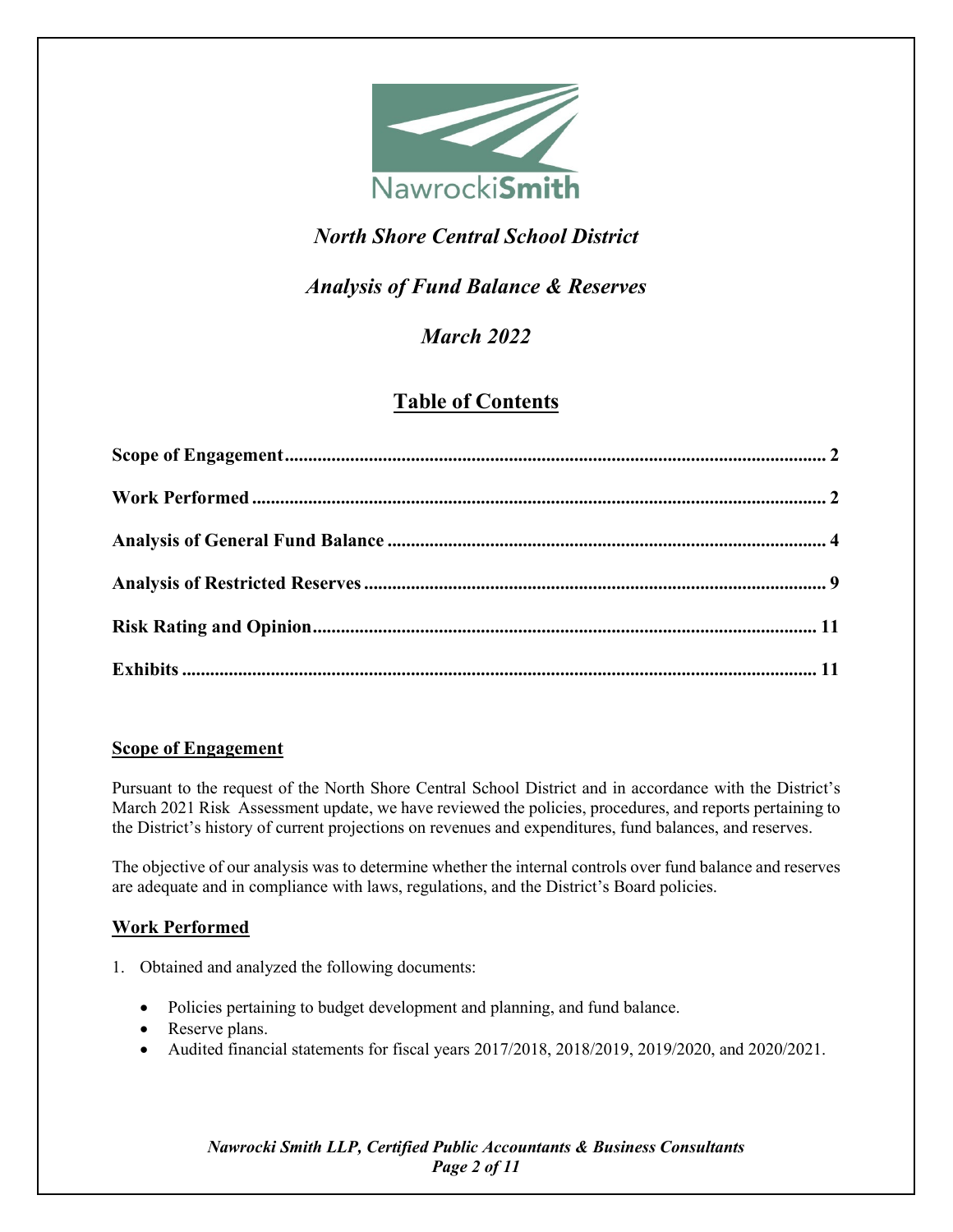- Fund balance analyses prepared by the Business Office as of November 6, 2020 and April 29, 2021.
- Revenue status report generated by WinCap for the fiscal years 2017/2018, 2018/2019, 2019/2020, 2020/2021, and the period of July 2021 through September 2021.
- Budget status report generated by WinCap for the fiscal years 2017/2018, 2018/2019, 2019/2020, 2020/2021, and the period of July 2021 through September 2021.
- State aid output reports for the fiscal year  $2020/2021$ .
- Budget transfer reports for the fiscal year 2017/2018, 2018/2019, 2019/2020, 2020/2021, and the period of July 2021 through September 2021.
- Budget presentations to the Board of Education for the fiscal years 2020/2021 and 2021/2022.
- Trial balance reports for the fiscal years 2017/2018, 2018/2019, 2019/2020, 2020/2021, and the period of July 2021 through September 2021.
- Journal entry reports for the fiscal years  $2017/2018$ ,  $2018/2019$ ,  $2019/2020$ ,  $2020/2021$ , and the period of July 2021 through September 2021.
- 2. Initial planning and interviews with the Assistant Superintendent for Business involved in the fund balance and reserves analysis and processes. During our meetings, we had the opportunity to review documents and direct inquiries regarding transactional records, supporting documents, and timely reporting.
- 3. Assessed the possible impact the COVID-19 pandemic may have had on the District's internal controls, including control effectiveness, performance, and costs. Assessed possible improvements pertaining to the internal controls of the fund balance development. Such recommendations are presented within each applicable report section, if any.
- 4. Prepared analysis and report. An audit exit conference was held on February 28, 2022 with the Superintendent of Schools, Assistant Superintendent for Business, and School District Auditor. The results, findings, and recommendations in this report were discussed with those attending.

## **Assessment of Fund Balance Procedures**

The District's current fund balance procedures are structured around two (2) distinct categories. We have analyzed each categorical procedure during the course of our audit. We have documented the fund balance process through narratives for each categorical procedure within Exhibits 1 through 4. For ease of reference, the categories are listed below:

- *Analysis of General Fund Balance*
- *Analysis of Restricted Reserves*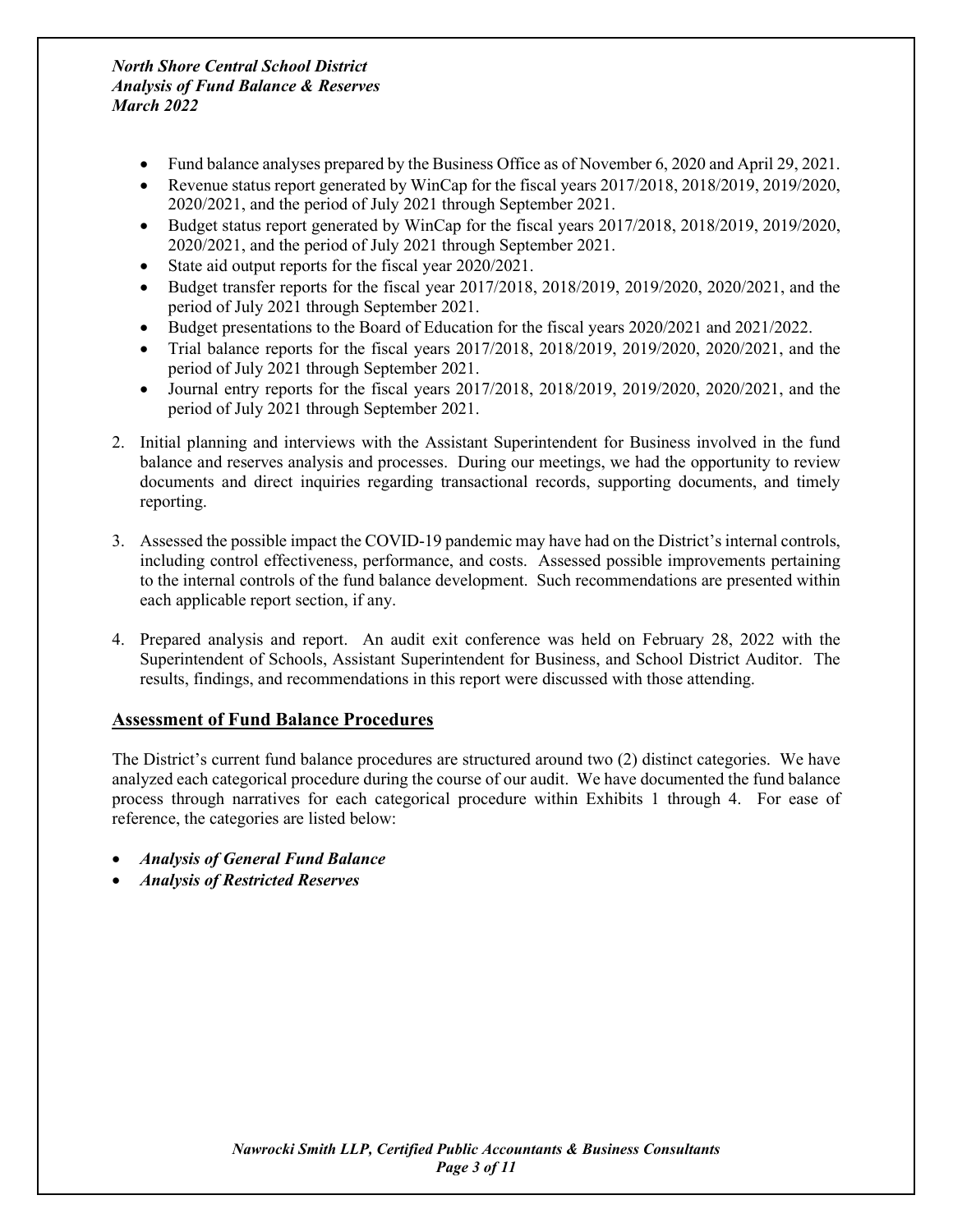## <span id="page-3-0"></span>*Analysis of General Fund Balance*

The District's fund balance decreased by \$8,095,205, or 26.37%, from the beginning fund balance of \$30,701,997 as of July 2017 to an ending fund balance of \$22,606,792 as of June 2021. The following table summarizes the District's revenues, expenditures, operating transfers, and ending fund balances for the fiscal years 2017/2018 through 2020/2021:

| <b>General Fund</b>                                      | 2017/2018   | 2018/2019   | 2019/2020   | 2020/2021   |
|----------------------------------------------------------|-------------|-------------|-------------|-------------|
| <b>Total Revenues</b>                                    | 100,154,993 | 102,427,981 | 104,369,794 | 107,711,231 |
|                                                          |             |             |             |             |
| <b>Total Operating Expenditures</b>                      | 94,781,039  | 97,448,840  | 97,657,345  | 105,937,537 |
| Operating Transfers Out to Special Aid Fund              | 115,000     | 115,000     | 165,000     | 115,000     |
| Operating Transfers Out to School Lunch Fund             |             |             | 200,000     |             |
| Operating Transfers Debt Service Fund                    | 3,859,910   | 4,089,613   | 3,278,266   | 3,284,660   |
| Operating Transfers Out to Capital Prioject Fund         | 4,698,621   | 690,852     | 4,603,428   | 1,719,093   |
| <b>Subtotal Expenditures</b>                             | 103,454,570 | 102,344,305 | 105,904,039 | 111,056,290 |
|                                                          |             |             |             |             |
| <b>Excess (Deficiency) Of Revenues Over Expenditures</b> | (3,299,577) | 83,676      | (1,534,245) | (3,345,059) |
|                                                          |             |             |             |             |
| Beginning Fund Balance                                   | 30,701,997  | 27,402,420  | 27,486,096  | 25,951,851  |
| <b>Ending Fund Balance</b>                               | 27,402,420  | 27,486,096  | 25,951,851  | 22,606,792  |

*Source: Financial Statements: Schedule of Revenues, Expenditures and Changes in Fund Balance Budget and Actual – General Fund for The Years Ended June 30, 2018 through 2021*

An important tool in the long-range financial planning of a School District is the purposeful funding and use of Reserve Funds and Fund Balance. The reserved portion of the fund balance is comprised of money that may be used only for specific identified purposes. The unreserved portion of the fund balance is available to be used for tax reduction for the subsequent fiscal year and to meet unanticipated expenditures. Fund balance assists School Districts in maintaining necessary finances from year to year to reduce the risk that unforeseen events will impact current finances and disrupt the delivery of educational services to students. The Government Accounting Standards Board ("GASB") and the New York State Office of the State Comptroller ("OSC") govern the accounting and reporting practices for School Districts and provide specific requirements for categorization and reporting of the General Fund Balance.

The District has a Board of Education approved policy related to the fund balance. Policy #6212 Fund Balance outlines the procedures to be followed regarding fund balance reporting and fund balance classifications, pursuant to GASB Statement 54. The approvals and limitations regarding assigned fund balance are also addressed and explained in Policy #6212.

We noted that Policy #6212 Fund Balance is in compliance with Education Law, and District procedures reflect policy protocol.

#### *No recommendation at this time.*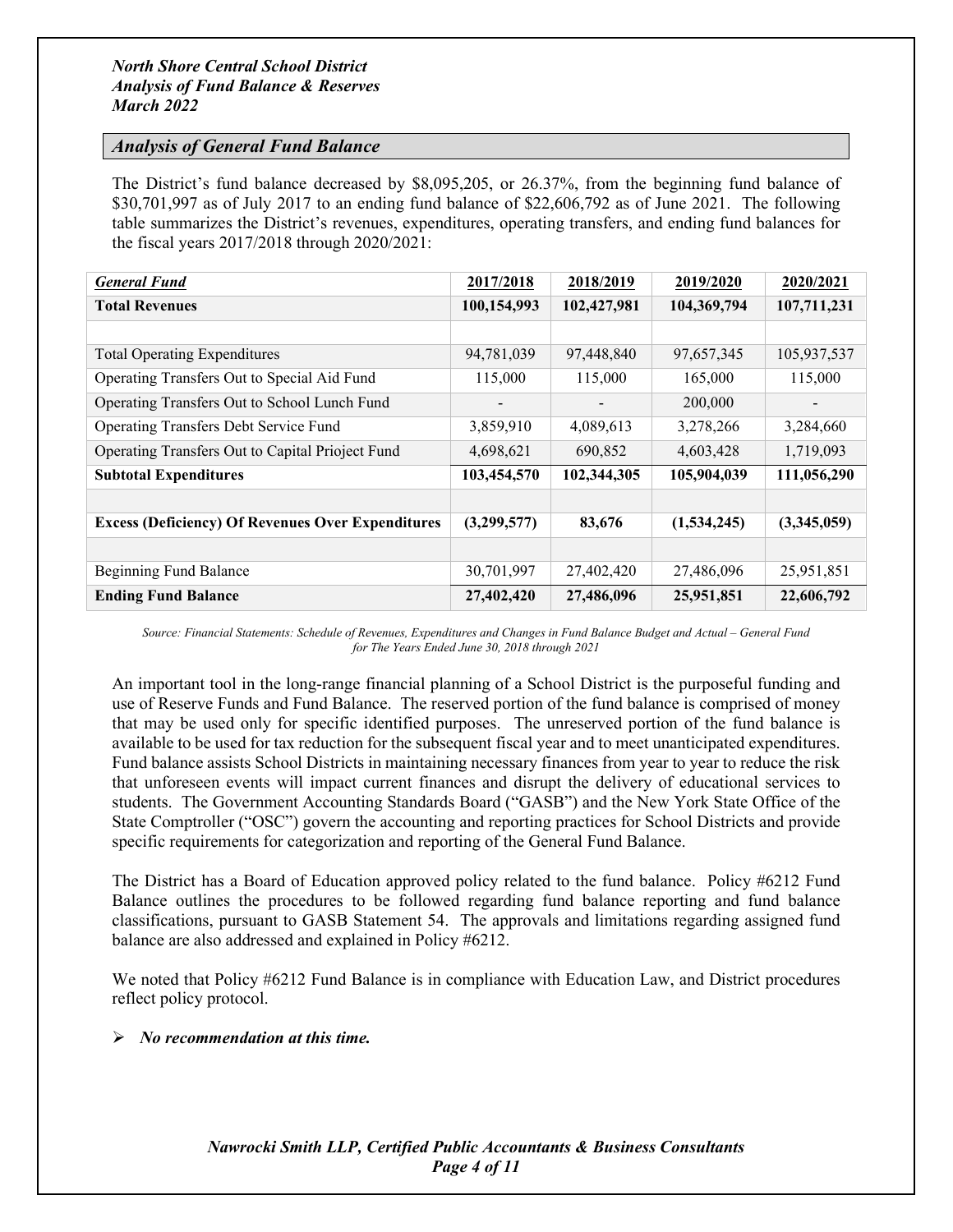The following table summarizes the components of the District's restricted, assigned, and unassigned fund balances during the fiscal years 2018/2019, 2019/2020, and 2020/2021:

|                                                            | 2018/2019                |          | 2019/2020                |         | 2020/2021                |          |
|------------------------------------------------------------|--------------------------|----------|--------------------------|---------|--------------------------|----------|
| <b>Non-Spendable: Inventory Advance</b><br>$\overline{a}$  |                          | 0.00%    | $\overline{\phantom{a}}$ | 0.00%   | 179,923                  | 0.80%    |
|                                                            |                          |          |                          |         |                          |          |
| <b>Restricted</b>                                          |                          |          |                          |         |                          |          |
| Workers' Compensation Reserve                              | 2,072,065                | 7.54%    | 2,018,494                | 7.78%   | 1,748,720                | 7.74%    |
| Unemployment Insurance Reserve                             | 1,621,807                | 5.90%    | 1,652,744                | 6.37%   | 1,691,738                | 7.48%    |
| Reserve for Capital                                        | 3,158,487                | 11.49%   | 264,012                  | 1.02%   | 1,059,912                | 4.69%    |
| Reserve for Repairs                                        | 1,130,508                | 4.11%    | 1,126,496                | 4.34%   | 1,152,061                | 5.10%    |
| <b>Liability Reserve</b>                                   | 111,134                  | 0.40%    | 113,254                  | 0.44%   | 113,254                  | 0.50%    |
| Reserve Employee Benefits/Accrued Liability                | 344,632                  | 1.25%    | 351,160                  | 1.35%   | 330,122                  | 1.46%    |
| Reserve for ERS Contributions                              | 7,297,296                | 26.55%   | 6,234,575                | 24.02%  | 5,052,896                | 22.35%   |
| Reserve for TRS Contributions                              | 592,394                  | 2.16%    | 601,230                  | 2.32%   | 1,548,257                | 6.85%    |
| <b>Total Restricted</b>                                    | 16,328,323               | 59.41%   | 12,361,965               | 47.63%  | 12,696,960               | 56.16%   |
|                                                            |                          |          |                          |         |                          |          |
| <b>Assigned</b>                                            |                          |          |                          |         |                          |          |
| Encumbrances                                               | 1,660,895                | 6.04%    | 2,488,621                | 9.59%   | 1,919,113                | 8.49%    |
| Special Designation-LIPA/Tax Certiorari                    | 2,884,879                | 10.50%   | 2,311,363                | 8.91%   | 1,156,965                | 5.12%    |
| Reopening of Schools                                       | $\overline{\phantom{a}}$ | $0.00\%$ | 2,700,000                | 10.40%  | $\overline{\phantom{a}}$ | $0.00\%$ |
| Professional Development for Online Learning               | $\overline{\phantom{a}}$ | $0.00\%$ | 200,000                  | 0.77%   |                          | $0.00\%$ |
| Subsequent Years' Expenditures (Appropriated Fund Balance) | 2,300,000                | 8.37%    | 1,642,417                | 6.33%   | 1,980,162                | 8.76%    |
| <b>Total Assigned</b>                                      | 6,845,774                | 24.91%   | 9,342,401                | 36.00%  | 5,056,240                | 22.37%   |
|                                                            |                          |          |                          |         |                          |          |
| Unassigned                                                 | 4,311,999                | 15.69%   | 4,247,485                | 16.37%  | 4,673,669                | 20.67%   |
|                                                            |                          |          |                          |         |                          |          |
| <b>Total Fund Balance</b>                                  | 27,486,096               | 100.00%  | 25,951,851               | 100.00% | 22,606,792               | 100.00%  |

*(GF) – General Fund*

*Source: Financial Statements: Schedule of Balance Sheet – Governmental Funds for The Years Ended June 30, 2019 through 2021*

We have made the following observations regarding the District's fund balance:

- *Restricted Fund Balance*. The District's restricted fund balance pertains to amounts limited by external parties or legislation (e.g., worker's compensation, capital, employees' retirement system, teachers' retirement systems, employee benefit accrued liabilities, and repair reserves). The District's restricted fund balance decreased by \$3,631,363, or 22.24%, from \$16,328,323 (2018/2019) to \$12,696,960 (2020/2021). This decrease was attributed to the use of reserves from the Capital Reserve and Employee Retirement System Reserve.
- *Assigned Fund Balance*. The District's assigned fund balance pertains to amounts intended to be used for a specific purpose (e.g., encumbrances). The District's assigned fund balances decreased by \$1,789,534, or 26.14%, from \$6,845,774 (2018/2019) to \$5,056,240 (2020/2021). This decrease was attributed to the decrease in encumbrances for the reopening of schools and professional development for online learning that comprised 11.77% of the District's 2019/2020 total assigned fund balance. This decrease is also attributed to the District's efforts to appropriate money from the Special Designations LIPA balance to reduce its annual tax levies.
- *Unassigned Fund Balance*. The District's unassigned fund balance pertains to amounts available for consumption or not restricted in any manner and is limited to four percent (4%) of the budgeted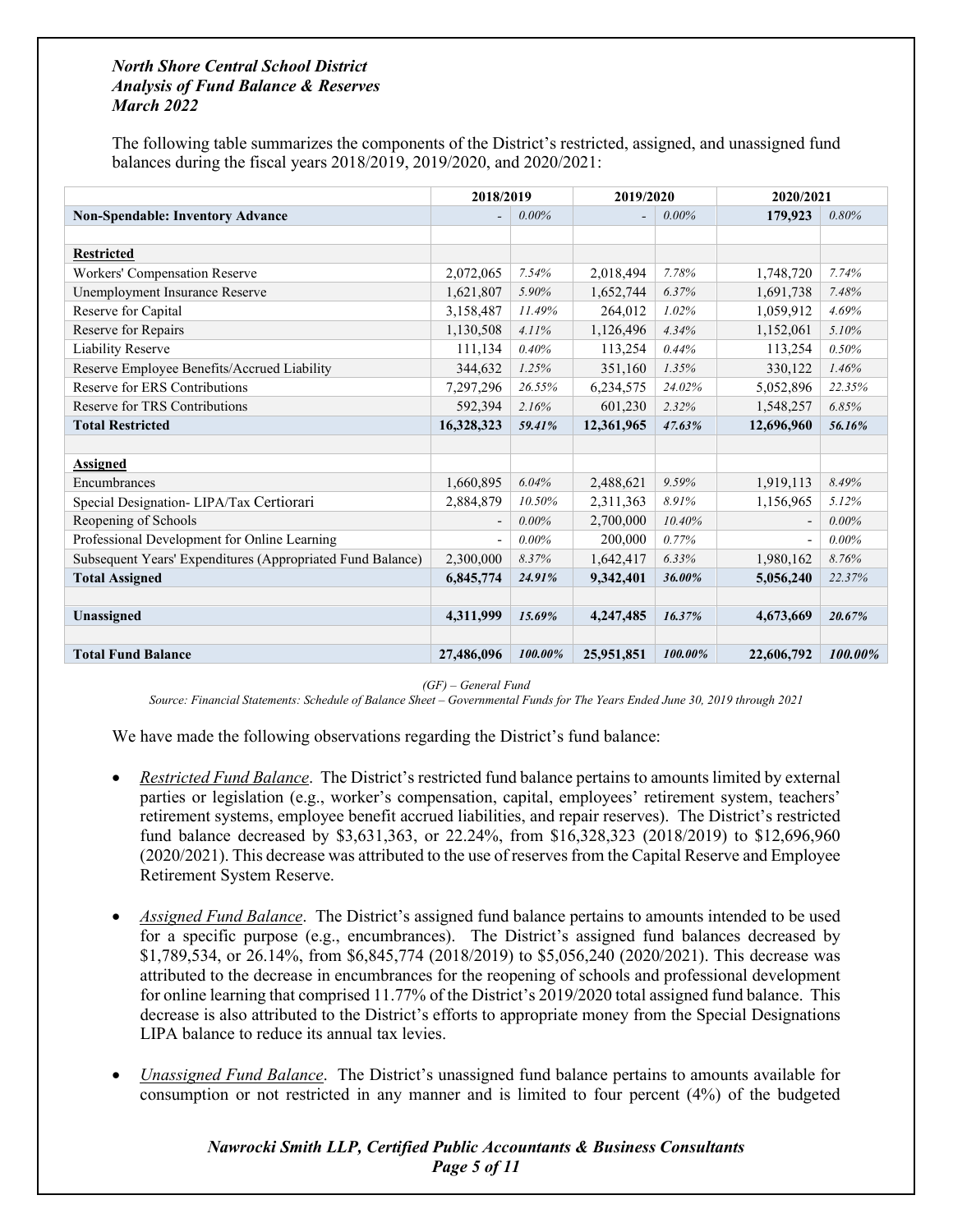expenditures for the ensuing fiscal year. The District's unassigned fund balance increased by \$361,670, or 8.39%, from 4,311,999 (2018/2019) to \$4,673,669 (2020/2021).

## *No recommendation at this time.*

The Business Office is responsible for preparing, maintaining, and reporting the various fund balance categories maintained by the District, including their purpose, funding levels, and anticipated future use.

The Assistant Superintendent for Business calculates fund balance projections throughout the school year. Several factors are considered when updating fund balance projections, including anticipated revenue to the District, expected and unexpected expenditures, decreased spending in certain areas, and the specific economic circumstances of the District.

We reviewed fund balance calculations and projections for the fiscal year 2020/2021 to ensure that the methodology, assumptions, and procedures agreed to the standards established by the District and are in compliance with District Policy, any applicable laws, and guidelines. We also reviewed how often and timely the analysis was performed throughout the school year.

We noted that fund balance projections start in December and continue, at least monthly, until June. Final calculations may be updated before the tax levy of the following fiscal year is set. Throughout the projection and final calculation process, consideration is given to all elements that may financially impact the District. This includes any outstanding encumbrances, the following year's budget, changes in state aid funding, student enrollment, staff turnover, and government mandates. The Superintendent of Schools and Assistant Superintendent for Business present the prior year-end fund balance projection to the Board of Education. The projection includes a recommendation regarding both undesignated and assigned fund balance. Any questions or concerns from the Board of Education are addressed throughout the school year, as they arise.

## *No recommendation at this time.*

The District's external auditors recommended within their management letters that the District continue monitoring its unassigned fund balance to ensure compliance with the Real Property Tax Law §1318. We have observed that the Business Office is following the District's corrective action plan and is actively monitoring the District's unassigned fund balance.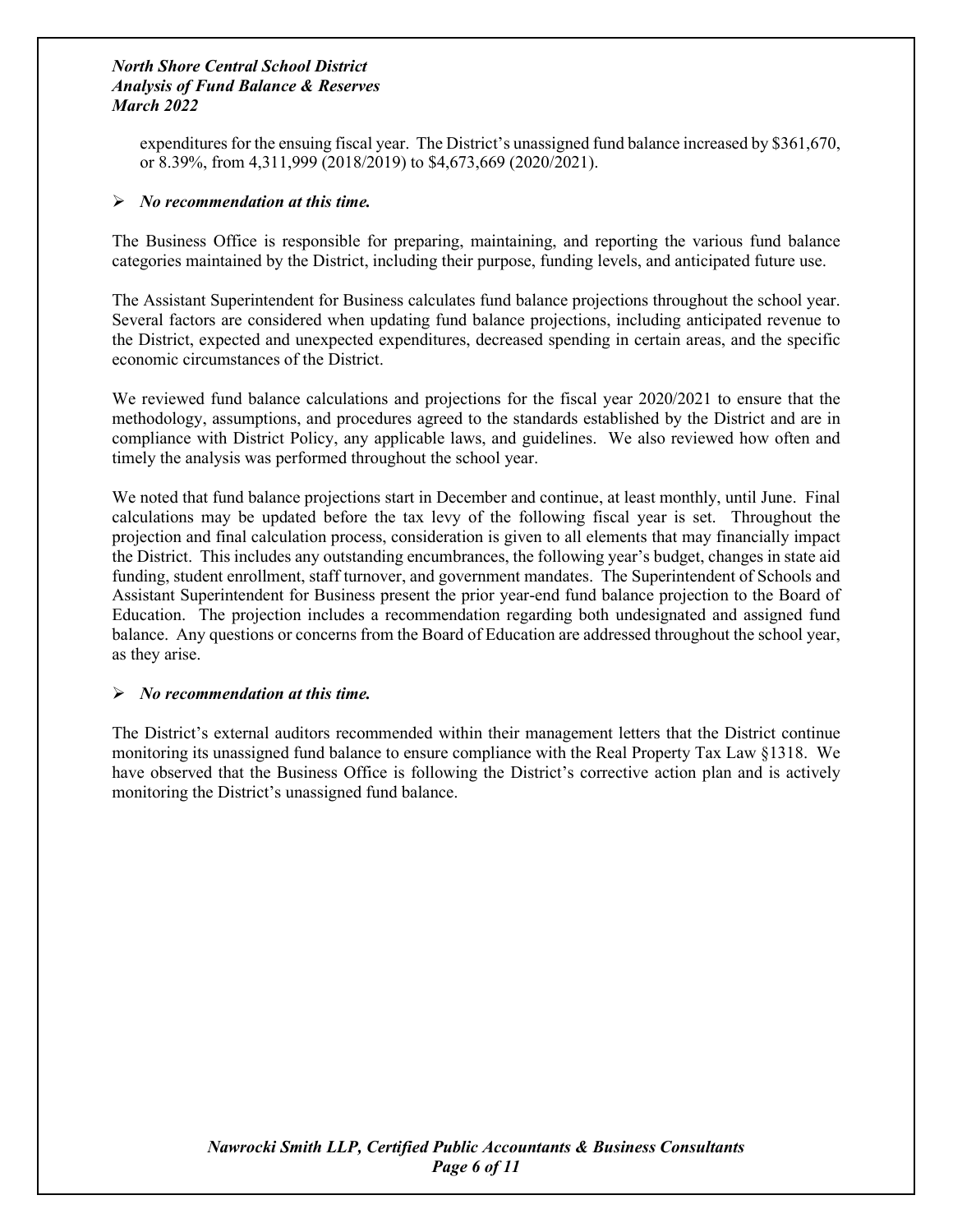The following table summarizes the District's original and final general fund budgetary expenditures and the general fund balance subject to the 4% statutory limit during the fiscal years 2018/2019, 2019/2020, and 2020/2021:

|                                                 | 2018/2019   | 2019/2020   | 2020/2021   |
|-------------------------------------------------|-------------|-------------|-------------|
| <b>Adopted Budget</b>                           | 104,868,519 | 107,799,955 | 110,315,209 |
| <b>Add Prior Year Encumbrances</b>              | 1,217,781   | 1,660,895   | 2,488,621   |
| <b>Revised Budget</b>                           | 106,086,300 | 109,460,850 | 112,803,830 |
| <b>Budget Revisions</b>                         |             |             |             |
| <b>Budget Revisions</b>                         | 5,614       | 3,117,699   | 2,900,000   |
| <b>Total Budget Revisions</b>                   | 5,614       | 3,117,699   | 2,900,000   |
|                                                 |             |             |             |
| <b>Final Budget</b>                             | 106,091,914 | 112,578,549 | 115,703,830 |
| Following Year's Approved Expenditure Budget    | 107,799,955 | 110,315,209 | 111,641,018 |
| 4% State Limit                                  | 4,311,998   | 4,412,608   | 4,465,641   |
| <b>Unrestricted Fund Balance:</b>               |             |             |             |
| Assigned Fund Balance                           | 6,845,774   | 9,342,401   | 5,056,240   |
| Unassigned Fund Balance                         | 4,311,999   | 4,247,485   | 4,673,669   |
| Less: Appropriated Fund Balance                 | 2,300,000   | 1,642,417   | 1,980,162   |
| Less: Encumbrances                              | 1,660,895   | 2,488,621   | 1,919,113   |
| <b>General Fund Balance Subject to 4% Limit</b> | 7,196,878   | 9,458,848   | 5,830,634   |
| Over/(Under) 4% State Limit                     | 2,884,880   | 5,046,240   | 1,364,993   |
| State Limit                                     | 4%          | 4%          | 4%          |
| Percentage Over/(Under) 4% State Limit          | 2.7%        | 4.6%        | 1.2%        |

*(GF) – General Fund*

*Source: Financial Statements: Schedule of Change from Adopted Budget to final Budget and the Real Property Tax Limit for The Years Ended June 30, 2019 through 2021*

Per the external auditor's financial statement audit report as of June 30, 2021, *"During the 2013-2014 and 2014-2015 fiscal years, the District received special legislative grants from the state totaling \$5.4 million to help offset the property tax impact on the District and its homeowners due to the ramp-down of the Glenwood Landing power plant by LIPA. The Board of Education designated a portion of its additional fund balance (resulting primarily from the special legislative grants, as well as the tax certiorari reserve in the amount of \$2,504,398, which was liquidated after the County of Nassau lost its appeal to have school districts pay for the districts' tax certiorari judgments) towards reducing future tax levies. This special designation is reported as Special Designation-LIPA under assigned fund balance on the general fund balance sheet. Each year since June 30, 2015, the District has released amounts from the Special Designation-LIPA to offset the tax levies. At June 30, 2021, the District released \$1,154,398 from amounts assigned for Special Designation-LIPA to appropriated fund balance to fund the 2021-2022 budget. Assigned, unappropriated fund balance represents the open encumbrances at June 30th.."* The following table summarizes the total assigned fund balance for the fiscal years 2018/2019 through 2020/2021:

| <b>Assigned Fund Balance</b>                             | 2018/2019 | 2019/2020 | 2020/2021 |
|----------------------------------------------------------|-----------|-----------|-----------|
| Appropriated Fund Balance (Subsequent Year Expenditures) | 2,300,000 | 1,642,417 | 1,980,162 |
| Special Designation - LIPA/Tax Certiorari                | 2,884,879 | 2,311,363 | 1,156,965 |
| Reopening of Schools                                     |           | 2,700,000 |           |
| Professional Development for Online Learning             |           | 200,000   |           |
| Unappropriated Fund Balance (Encumbrances)               | 1,660,895 | 2,488,621 | 1,919,113 |
| <b>Total Assigned Fund Balance</b>                       | 6,845,774 | 9,342,401 | 5,056,240 |

*No recommendations at this time.*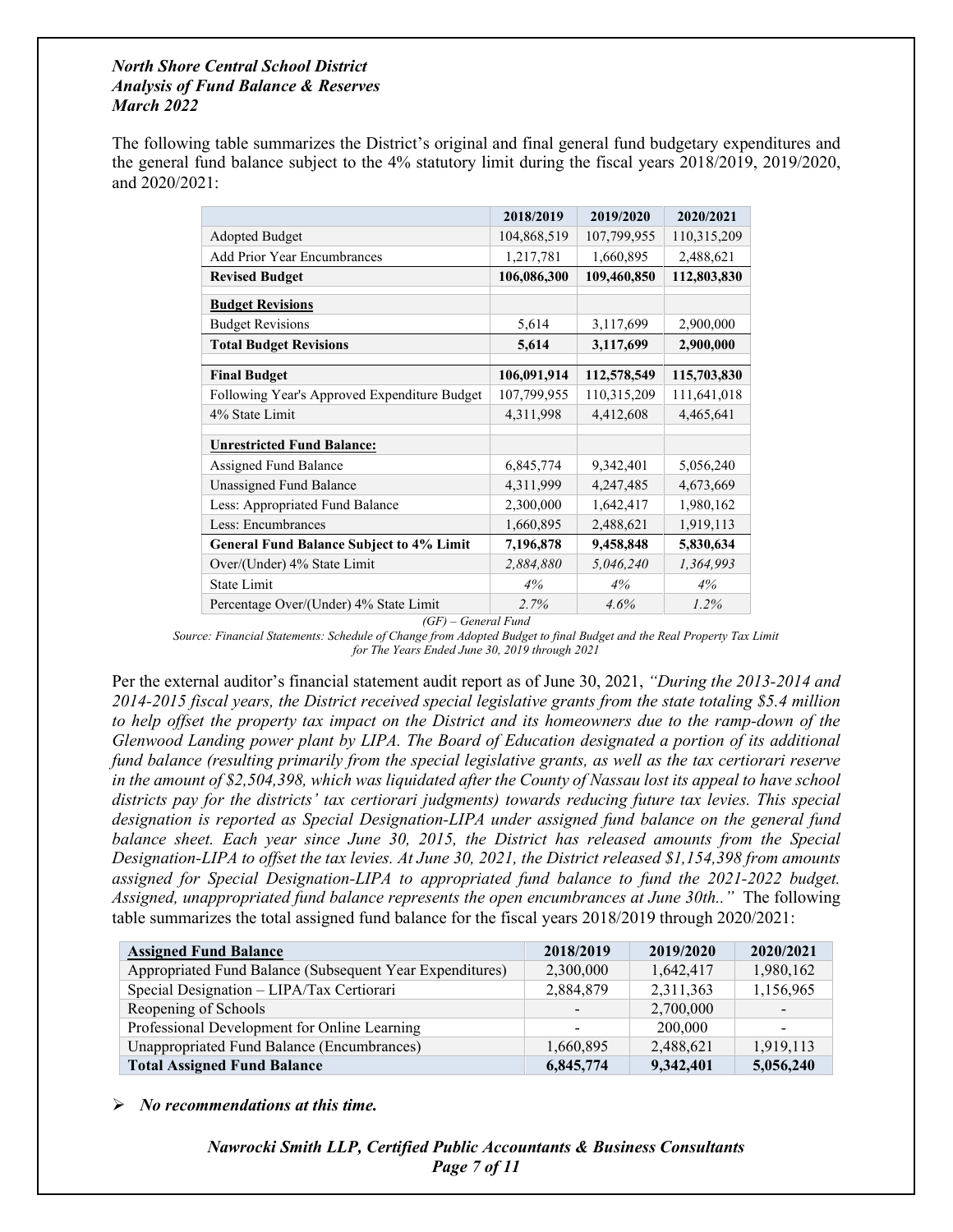We analyzed the "Fiscal Profile Reports" generated by the New York State Education Department and compared the reserves, fund balances, and total expenditures between the District and comparable School Districts in Nassau County for the fiscal year 2020/2021.

| <b>District</b>                                               | District #1              | District #2    | <b>North</b><br><b>Shore CSD</b> | District #3              | District #4              | District #5    | District #6              |
|---------------------------------------------------------------|--------------------------|----------------|----------------------------------|--------------------------|--------------------------|----------------|--------------------------|
| <b>Adopted Budget</b>                                         | 93,096,675               | 100,659,820    | 110,315,209                      | 120,913,141              | 125,365,991              | 122,491,728    | 160,556,916              |
| <b>Total Expenditures</b>                                     | 86,960,016               | 96,354,125     | 105,937,537                      | 109,712,891              | 114,026,908              | 117,334,049    | 154,482,466              |
|                                                               |                          |                |                                  |                          |                          |                |                          |
| Nonspendable                                                  | $\overline{\phantom{a}}$ | $\overline{a}$ | $\overline{\phantom{0}}$         | $\overline{\phantom{a}}$ | $\overline{\phantom{a}}$ | 998,153        | 1,932,139                |
|                                                               |                          |                |                                  |                          |                          |                |                          |
| <b>Restricted Reserves</b>                                    |                          |                |                                  |                          |                          |                |                          |
| <b>Employee Retirement Contribution (ERS)</b><br>Reserve Fund | 3,614,001                |                | 6,234,575                        | 9,166,753                | 15,022,827               | 749,535        | 2,448,149                |
| <b>Teacher Retirement Contribution (TRS)</b><br>Reserve Fund  | 2,146,423                | $\overline{a}$ | 601,230                          | 2,734,270                | 2,702,212                | 2,620,017      | 925,000                  |
| Workers Compensation Reserve Fund                             | 3,192,581                | $\overline{a}$ | 2,018,494                        | 5,738,573                | $\overline{\phantom{a}}$ | 1,247,289      | 937,631                  |
| Unemployment Insurance Reserve                                | 393,720                  | $\overline{a}$ | 1,652,744                        |                          | 254,294                  |                | 619,966                  |
| <b>Insurance Reserve Fund</b>                                 |                          | $\overline{a}$ |                                  | $\overline{a}$           | $\overline{a}$           | 553,559        | $\mathbf{r}$             |
| Employee Benefit Accrued Liability<br>(EBAL) Reserve          | 5,434,622                | $\overline{a}$ | 351,160                          | 3,264,800                | 18,106,915               | 1,022,975      | 1,765,148                |
| Repair Reserve                                                | $\overline{a}$           | 279,743        | 1,126,496                        | $\overline{a}$           |                          | 2,797          |                          |
| Capital Reserve                                               | 7,543,907                | 3,395,802      | 264,012                          | 11,143,157               | 9,062,392                | 1,828,894      | $\blacksquare$           |
| Property Loss /Liability Reserve                              | $\overline{\phantom{a}}$ |                | 113,254                          | $\overline{\phantom{a}}$ |                          |                | $\overline{\phantom{a}}$ |
| Mandatory Reserve for Debt Service                            |                          |                |                                  | $\overline{\phantom{a}}$ |                          |                | $\overline{\phantom{0}}$ |
| Tax Certiorari                                                | 4,124,896                | $\overline{a}$ |                                  | $\overline{a}$           | $\overline{a}$           | $\overline{a}$ | $\overline{\phantom{a}}$ |
| Reserve for Tax Reduction                                     |                          |                |                                  |                          |                          |                |                          |
| <b>Total Restricted Reserves</b>                              | 26,450,150               | 3,675,545      | 12,361,965                       | 32,047,553               | 45,148,640               | 8,025,066      | 6,695,894                |
|                                                               |                          |                |                                  |                          |                          |                |                          |
| <b>Assigned Fund Balance</b>                                  | 751,962                  | 1,889,890      | 9,342,401                        | 4,367,474                | 6,408,044                | 2,781,401      | 3,374,004                |
|                                                               |                          |                |                                  |                          |                          |                |                          |
| <b>Unassigned Fund Balance</b>                                | 3,829,870                | 4,092,808      | 4,247,485                        | 4,895,261                | 5,119,884                | 4,914,705      | 6,513,351                |
|                                                               |                          |                |                                  |                          |                          |                |                          |
| <b>Total Fund Balance</b>                                     | 31,031,982               | 9,658,243      | 25,951,851                       | 41,310,288               | 56,676,568               | 16,719,325     | 18,515,388               |
| % of Adopted Budget                                           | 33.33%                   | 9.59%          | 23.53%                           | 34.17%                   | 45.21%                   | 13.65%         | 11.53%                   |

*Source: Financial Statements: Schedule of Balance Sheet – Governmental Funds for The Fiscal Year Ended June 2021 Source: Combined Wealth Ratio: NYSED Website: New York State Property Tax Report Card*

*No recommendations at this time.*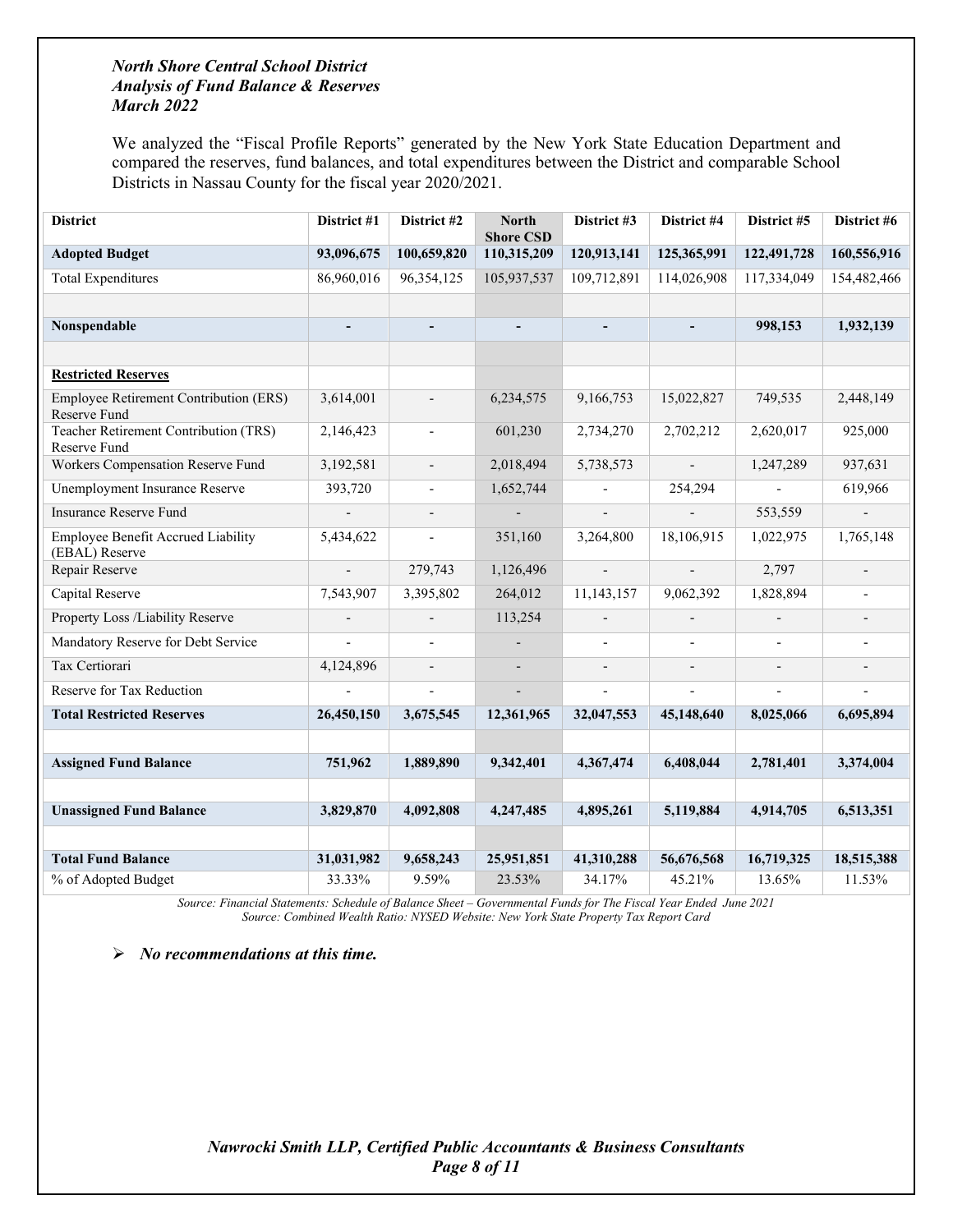## <span id="page-8-0"></span>*Analysis of Restricted Reserves*

The Assistant Superintendent for Business is responsible for preparing a reserve plan each school year. The plan is discussed with the Superintendent of Schools before being presented to the Board of Education. The Superintendent of Schools will make a recommendation to the Board of Education regarding the funding and/or use of reserves, based upon the reserves plan. The Board of Education must approve any transfers into or use of reserve funds as evidenced in a Board of Education resolution.

We noted that the District's reserve plan included the information noted above, and the plan's detail was in compliance with any applicable laws and regulations. Provided below is a summary of each restricted reserve:

#### *Worker's Compensation Reserve*

- Established during the fiscal year of 1997/1998 in the amount of \$150,000.
- Balance as of June 30, 2021: \$1,748,720.
- The District is self-insured for worker's compensation claims and is subject to the 2020/2021 statutory Self-Insured Retention (SIR) deductible limit of \$650,000 per occurrence.
- The Workers' Compensation Reserve (GML $\S6$ -m) is used to pay for compensation benefits and other expenses authorized by Article 2 of the Workers' Compensation Law and for payment of expenses of administering this self-insurance program. The reserve is established by Board action and is funded by budgetary appropriations and such other funds as may be legally appropriated. Within 60 days after the end of any fiscal year, excess amounts may be transferred to another reserve or applied to appropriations of the next fiscal year's budget. This reserve is accounted for in the general fund.

## *Employees Retirement System Reserve Restricted Reserve*

- Established during the fiscal year of 2004/2005 in the amount of \$740,876.
- Balance as of June 30, 2021: \$5,052,896.
- The Employees Retirement System Reserve (GML§6-r) is used for financing retirement contributions to the New York State and Local Employees Retirement System. The reserve is accounted for separately from all other funds, and a detailed report of the operation and condition of the fund is provided to the Board. The reserve is established by budgetary appropriations, and such other funds may be legally appropriated.

#### *Teachers Retirement System Restricted Reserve*

- Established during 2018/2019 in the amount of \$500,000.
- Balance as of June 30, 2021: \$1,548,258.
- The Teachers Retirement System Reserve (GML§6-r) is used for financing retirement contributions to the New York State and Local Teachers Retirement System. The reserve is accounted for separately from all other funds, and a detailed report of the operation and condition of the fund is provided to the Board. The reserve is established by budgetary appropriations, and such other funds may be legally appropriated. The Teachers' Retirement System reserve is subject to contribution limits. This reserve is accounted for in the general fund under the restricted fund balance.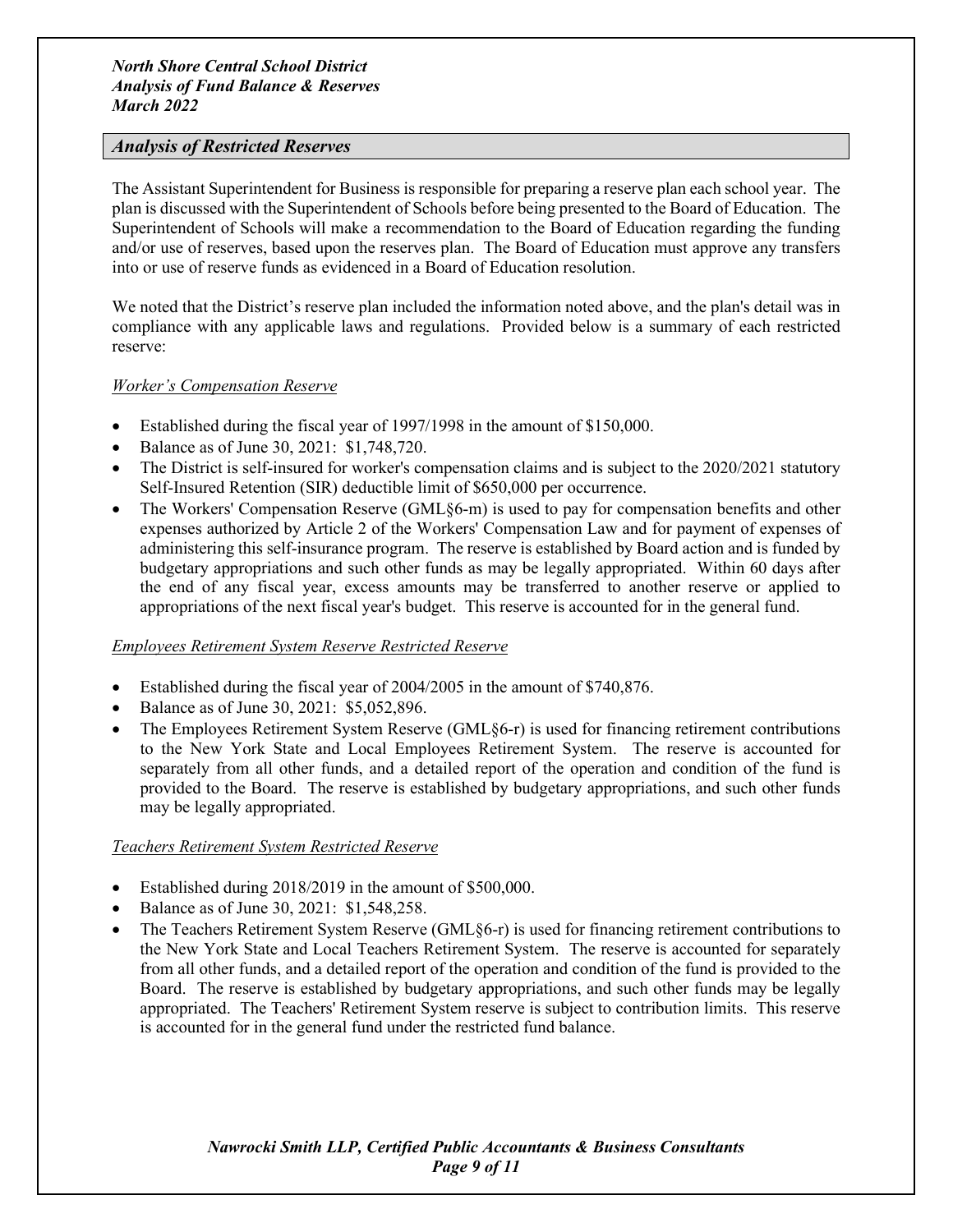## *Employee Benefits Accrued Liability Restricted Reserve*

- Established during the fiscal year of 2004/2005 in the amount of \$770,488.
- Balance as of June 30, 2021: \$330,122.
- The Employee Benefit Accrued Liability Reserve (EBALR) is used to provide funding to pay for the monetary value of accumulated but unused vacation time of employees when they separate from service or retire. It can also be used to pay for a reasonable cost to administer the reserve, professional services, as well as adjustments and settlement of claims related to accrued employee benefits. It is created through Board of Education action and may be funded through budgetary appropriation or Board action. A referendum is not required to expend funds from the reserve.
- The balance in the reserve is the total amount of accrued but unpaid vacation time of the District's custodial and clerical staff as of June 30, 2021. All custodial and clerical employees earn their vacation throughout the year, per their respective collective bargaining agreements, but are required to take them after the close of the fiscal year. Other bargaining units do not carry overused vacation time.

## *Repair Restricted Reserve*

- Balance as of June 30, 2021: \$1,152,061.
- The Repair Reserve (GML§6-d) is used to pay for the cost of repairs to capital improvements or equipment, which repairs are of a type not recurring annually. The Board of Education, without voter approval, may establish a repair reserve fund by a majority vote of its members. Voter approval is required to fund this reserve (Opinion of the New York State Comptroller 81-401). Expenditures from this reserve are made after a public hearing has been held, except in emergencies. If no hearing is held, the amount expended must be repaid to the reserve fund over the next two subsequent fiscal years. This reserve is accounted for in the general fund under the restricted fund balance.
- The Repair Reserve was established on March 1, 2007 with the retroactive PILOT (Payment in Lieu of Taxes) of \$4,840,200 from LIPA (Long Island Power Authority). On March 27, 2008, the Board of Education approved a resolution to establish the District's Capital Reserve. The referendum was approved by voters in May of 2008. A total of \$2,816,127 was transferred from the Repair Reserve to initially fund the Capital Reserve. This left a balance of \$2,024,073 in the repair reserve at the end of 2008.

## *Unemployment Insurance Reserve*

- Balance as of June 30, 2021: \$1,691,738.
- The Unemployment Insurance Reserve (GML  $\S6$ -m) is used to pay for the cost of reimbursement to the State Unemployment Insurance Fund for payments made to claimants where the employer has elected to use the benefit reimbursement method. The reserve is established by Board action and is funded by budgetary appropriations and such other funds as may be legally appropriated. Within sixty (60) days after the end of any fiscal year, excess amounts may either be transferred to another reserve or applied to the appropriations of the next succeeding fiscal year's budget. If the School District elects to convert to a tax (contribution) basis, excess funds over the sum sufficient to pay for pending claims may be transferred to any other reserve fund.

## *Capital Restricted Reserve*

- Balance as of June 30, 021: \$1,059,912.
- The Capital Reserve (GML §3651) is used to pay for the cost of any object or purpose for which bonds may be issued. The creation of a capital reserve fund requires authorization by a majority of the voters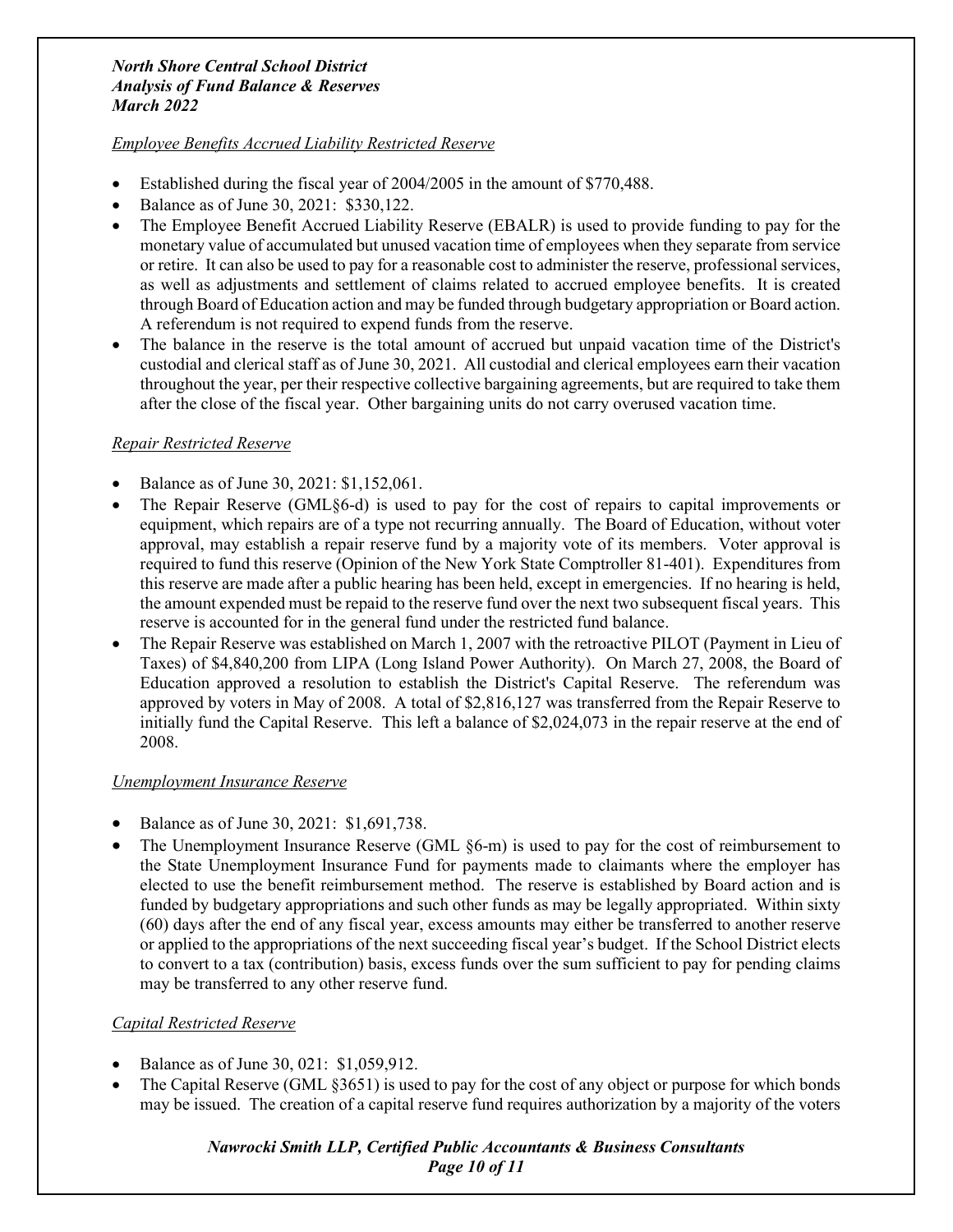to establish the purpose of the reserve, the ultimate amount, its probable term, and the source of the funds. Expenditures may be made from the reserve only for a specific purpose further authorized by the voters. The form of the required legal notice for the vote on establishing and funding the reserve and the form of the proposition to be placed on the ballot are set forth in §3651 of the Education Law. This reserve is accounted for in the general fund.

• On May 17, 2016, the Capital Reserve was funded in the amount of \$847,784 with the ultimate amount of \$8,500,000 within a probable term of 10 years. On May 15, 2018, voters approved a referendum to fund all projects listed in Phase (1). On June 9, 2020, voters approved another referendum to fund the Middle School Girls and Boys Locker Rooms (\$2,371,727) and the Glen Head Nurse's Suite (\$423,128). Phase (3) Projects will be funded when the funding level authorized by voters is reached.

## *Liability Restricted Reserve*

- Established during the fiscal year of 1997/1998 in the amount of \$100,000.
- Balance as of June 30, 2021: \$113,254.
- The Liability Reserve is used to pay for property loss and liability claims incurred. The amount in the reserve cannot exceed 3% of the annual budget or \$15,000, whichever is higher. The reserve is established by the Board of Education action and is funded through budgetary appropriation. No referendum is required to establish the reserve, and expenditures can be made without voter approval.
- *No recommendations at this time.*

## <span id="page-10-0"></span>**Risk Rating and Opinion**

| <b>Inherent Risk Rating:</b> | High                                                                                               |
|------------------------------|----------------------------------------------------------------------------------------------------|
| <b>Control Risk Rating:</b>  | Low (North Shore Central School District)                                                          |
| <b>Audit Opinion:</b>        | Satisfactory                                                                                       |
|                              | The District's control environment pertaining to the fund balance and<br>reserves is satisfactory. |
| $\Gamma$ vkikita             |                                                                                                    |

## <span id="page-10-1"></span>**Exhibits**

| Exhibit 1 | Analysis of District Policies                                       |
|-----------|---------------------------------------------------------------------|
| Exhibit 2 | Narratives Pertaining to Budget Development and Approval Procedures |
| Exhibit 3 | Narratives Pertaining to Budget Monitoring and Reporting Procedures |
| Exhibit 4 | Narratives Pertaining to Fund Balance Monitoring Procedures         |
|           |                                                                     |

Please contact our Hauppauge, New York office  $\omega$  631-756-9500 if you should have any questions in this regard.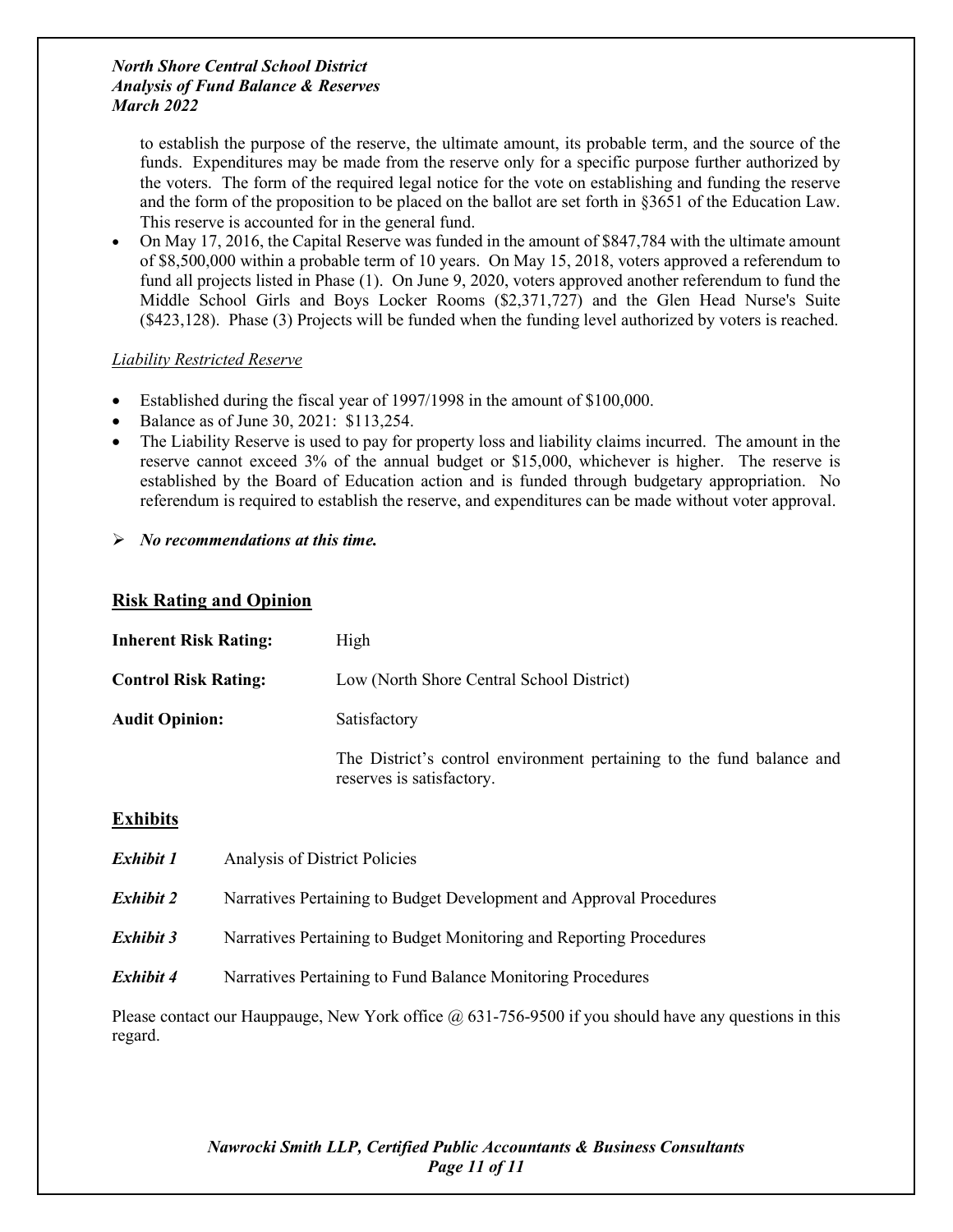## *North Shore Central School District Report on Internal Controls Pertaining to the Analysis of Fund Balance & Reserves Analysis of District Policies Exhibit 1*

The District's Board of Education ("the Board") has approved the following policies regarding the budget process:

The District has a formal policy (Policy 6100) regarding the annual budget. According to the policy, the Board of Education established the financial parameters. The Superintendent is responsible for presenting a plan which in his or her judgment will best achieve the District's mission and goals. The Board considers broad educational needs, the funding necessary to meet them, sources, and overall levels of revenue including all legal restrictions placed on the increase in the tax levy. After the budget has been approved by the District voters, the Superintendent is responsible for seeing that personnel use it responsibly.

## *Applicable procedures are presented in Narratives Pertaining to Budget Development and Approval procedures. (Exhibit 2)*

The District has a formal policy (Policy 6110) regarding budget planning. According to the policy, the Superintendent of Schools, with the assistance of the Assistant Superintendent for Business shall be responsible for the preparation of the budget. The budget calendar shall be approved by the Board of Education in advance of the preparation of the District's annual budget. It shall be organized and planned to provide adequate accounting for each program expenditure, understanding of the financial needs of anticipated program developments, and be within the financial limitations of the District, taking into consideration the statutory limits on the tax levy. The budget for the ensuing school year shall be thoroughly reviewed and approved by the Board before being presented to voters for final adoption.

## *Applicable procedures are presented in Narratives Pertaining to Budget Development and Approval procedures. (Exhibit 2)*

The District has a formal policy (Policy 6150) regarding budget transfers. According to the policy, the Superintendent of Schools, in accordance with the Regulations of the Commissioner of Education, is authorized to make budget transfers within the same function code, so long as the transfer for any one item does not exceed \$10,000, and between line item accounts, so long as the transfer for any one item does not exceed \$5,000. All transfers in excess of \$10,000 require prior Board of Education approval. The Superintendent will report any transfers to the Board as an information item on a quarterly basis.

## *Applicable procedures are presented in Narratives Pertaining to Budget Monitoring and Reporting procedures. (Exhibit 3)*

The District has a formal policy (Policy 6212) regarding fund balance. According to the policy, the Board of Education recognizes that the maintenance of a fund balance is essential to the preservation of the financial integrity of the school district and is fiscally advantageous for the District and the taxpayers that it helps mitigate current and future risks and assists in providing stable rates. The use of the fund balance is in circumstances where expenditure is incurred for a purpose for which amounts are available in multiple fund balance classification and the expenditure is to be spent first from the restricted fund balance to the extent appropriated by either budget vote or Board approved budget revision and then from the unrestricted fund balance. The responsibility and enforcement of this policy is delegated to the Superintendent or the Business Official.

## *Applicable procedures are presented in Narratives Pertaining to Fund Balance Monitoring Procedures. (Exhibit 4)*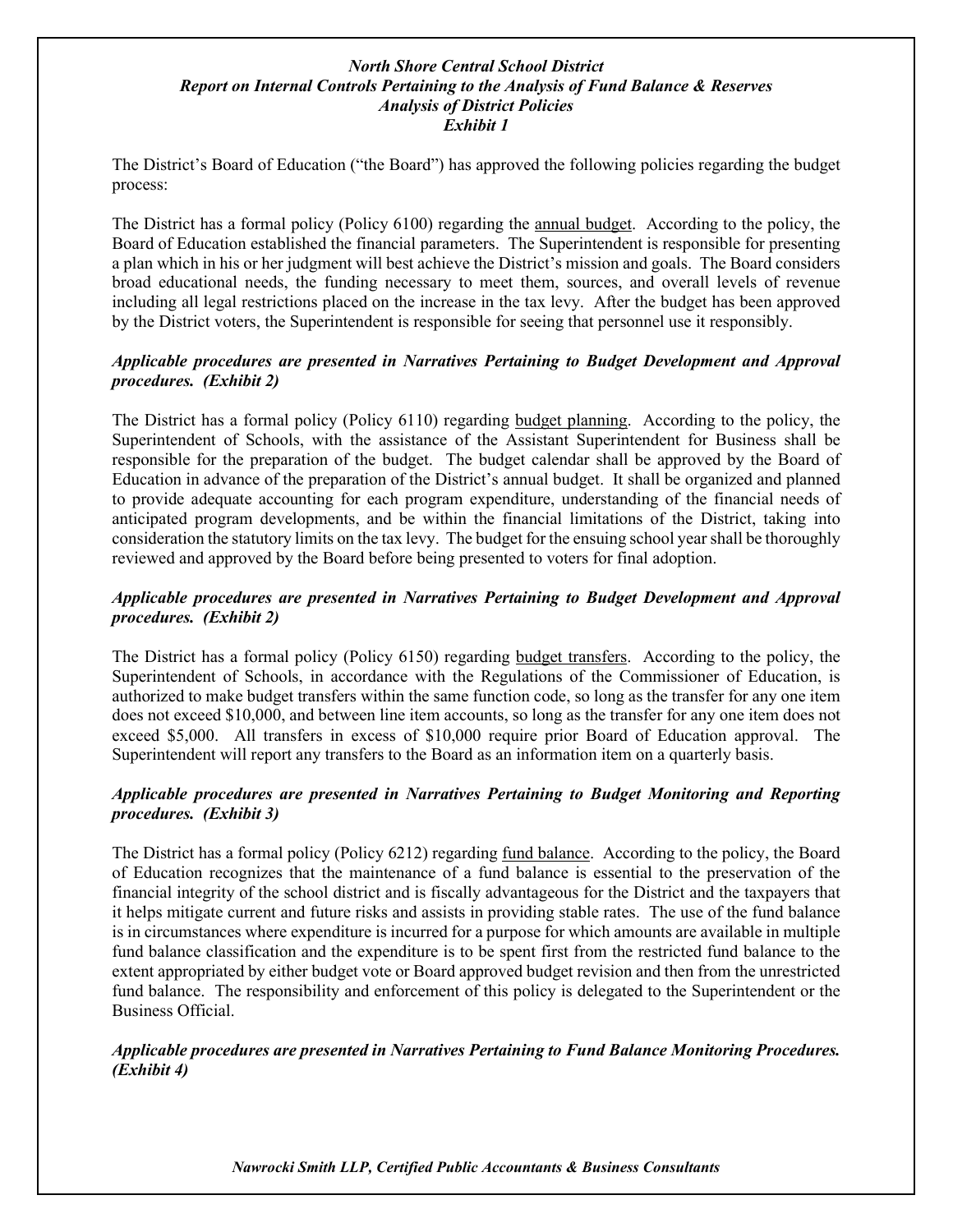## *North Shore Central School District Report on Internal Controls Pertaining to the Analysis of Fund Balance & Reserves Narratives Pertaining to Budget Development and Approval Procedures Exhibit 2*

- With the assistance of the Assistant Superintendent for Business, the Superintendent is responsible for preparing a proposed budget to be reviewed and approved by the Board and, ultimately, the community members.
- Factors that affect the budget development process include, but are not limited to, plans for instructional program expenditures, long-range planning, financial limitations of the District, tax levy limit, the status of reserves, economic conditions, Covid-19 pandemic state and federal regulations, employee contracts and agreements, expected revenues as per NYSED reports, and changes in NYSED requirements regarding instruction, student testing, employee evaluations, etc.
- When generating estimates for the annual budget, the Assistant Superintendent for Business considers budgeted and actual expenditures and revenues from prior years, quotes, bids, and contracts currently in place or proposed, and letters from providers or vendors that note changes in rates for the following school year.
- The Assistant Superintendent for Business begins the budget developmental process in October of each school year by distributing the budget calendar, prior year budget and actual expenditure information, and budget developmental procedures to the Building level and District level Administrators. The budget calendar includes a timeline for preparing the budget, submitting the budget plan and proposed budget to the Board of Education, and completing certain New York State Education Department (NYSED) requirements regarding budget development and reporting. The Assistant Superintendent for Business monitors the budget calendar to ensure that the budget is prepared and presented in accordance with deadlines established in the calendar.
- The Assistant Superintendent for Business prepares the payroll portion of the annual budget. Current staffing levels and employee contracts are utilized to calculate increases and determine the proposed estimate for the following school year. Any known reductions in staff are reflected in the proposed budget.
- The Assistant Superintendent for Business conducts various meetings with the Building level and District level Administrators and/or support staff to assist in the development process of a detailed budget that covers the needs of the department/school. During the meetings, the prior year's budget is reviewed to ensure that the current year's budget is consistent and used appropriately. These meetings also ensure timely reporting.
- The Building level and District level Administrators submit their proposed budget to the Assistant Superintendent for Business by December. Their budgets include budget lines assigned to them except for their payroll codes, projected by the Assistant Superintendent for Business. Each expenditure included in the budget is supported by an explanation by the Building level and District level Administrator.
- Recommendations for new programs are submitted to the Superintendent of Schools and Assistant Superintendent for Instruction. Upon approval, the Building level and District level Administrator includes the approved program in their departmental proposed budget.
- Requests for equipment and capital projects are project-specific, accompanied by detailed information and supporting documentation, and submitted to the Assistant Superintendent for Business for approval.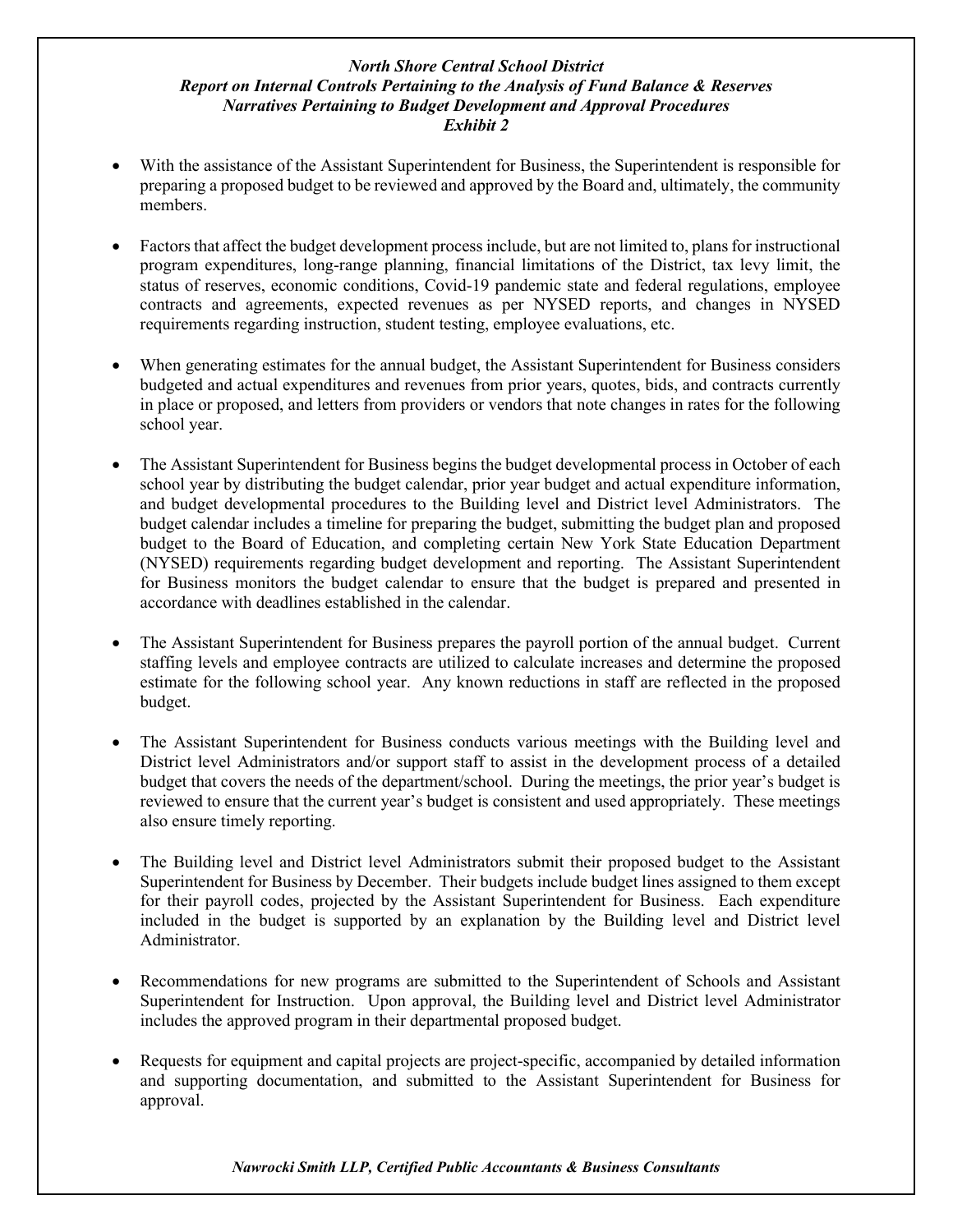## *North Shore Central School District Report on Internal Controls Pertaining to the Analysis of Fund Balance & Reserves Narratives Pertaining to Budget Development and Approval Procedures Exhibit 2*

- Requests for additional budget codes are discussed and approved by the Assistant Superintendent for Business, as deemed necessary.
- The Assistant Superintendent for Business holds meetings in January with the Building level and District level Administrators to review the departmental proposed budgets. During the meetings, the Assistant Superintendent for Business reviews the budget requests for reasonableness, compares the actual expenditure history for the past fiscal years to the current requests, and considers any other anticipated adjustments to the budget for the coming fiscal year.
- Throughout the school year, the Assistant Superintendent for Business monitors possible increases or decreases to District revenue and/or expenditures that will affect the budget development for the following school year.
- Beginning in December, the Assistant Superintendent for Business calculates the tax levy limit as per Chapter 97 of the Laws of 2011. This indicates the amount the District can levy if the budget is approved by the majority of District voters. The calculation of the tax levy limit is as follows:
	- o Prior year tax levy
	- o Multiplied by the tax base growth factor
	- o Plus prior year's PILOTs receivable
	- o Less prior year capital tax levy and other exclusions
	- o Multiplied by the allowable levy growth factor
	- o Less coming year PILOTs receivable
	- o Plus coming year exclusions for pension, tort, and capital tax levy
- The Assistant Superintendent for Business maintains a budget binder that includes supporting documentation and details regarding the following:
	- o Annual budget calendar
	- o Narrative description of the budget
		- **•** Definitions of budget code and methodology of budget practices
		- **Enrollment projections**
		- Number of employees by budget code
		- Benefit projections of employees by budget codes
		- Number of buses and estimates of ridership for in-District, private, parochial, and special education transportation
		- Debt schedules
	- o Line by line budget in various formats (by function, object, location, and program).
	- o Detailed budget report including budget notes and descriptions
	- o School report card data from NYSED for each school and District-wide
	- o Estimated revenues, Tax Levy, and tax rate
	- o Property Tax Report Card
	- o Three-part component budget (Administrative, Capital, and Program)
	- o Administrative Salary Disclosure.
	- o Fiscal accountability summary from NYSED. This includes information about students with disabilities.
	- o Tax Cap Compliance Form.
	- o NYS Board of Real Property Services Local Government Exemption Impact Report (RP-495).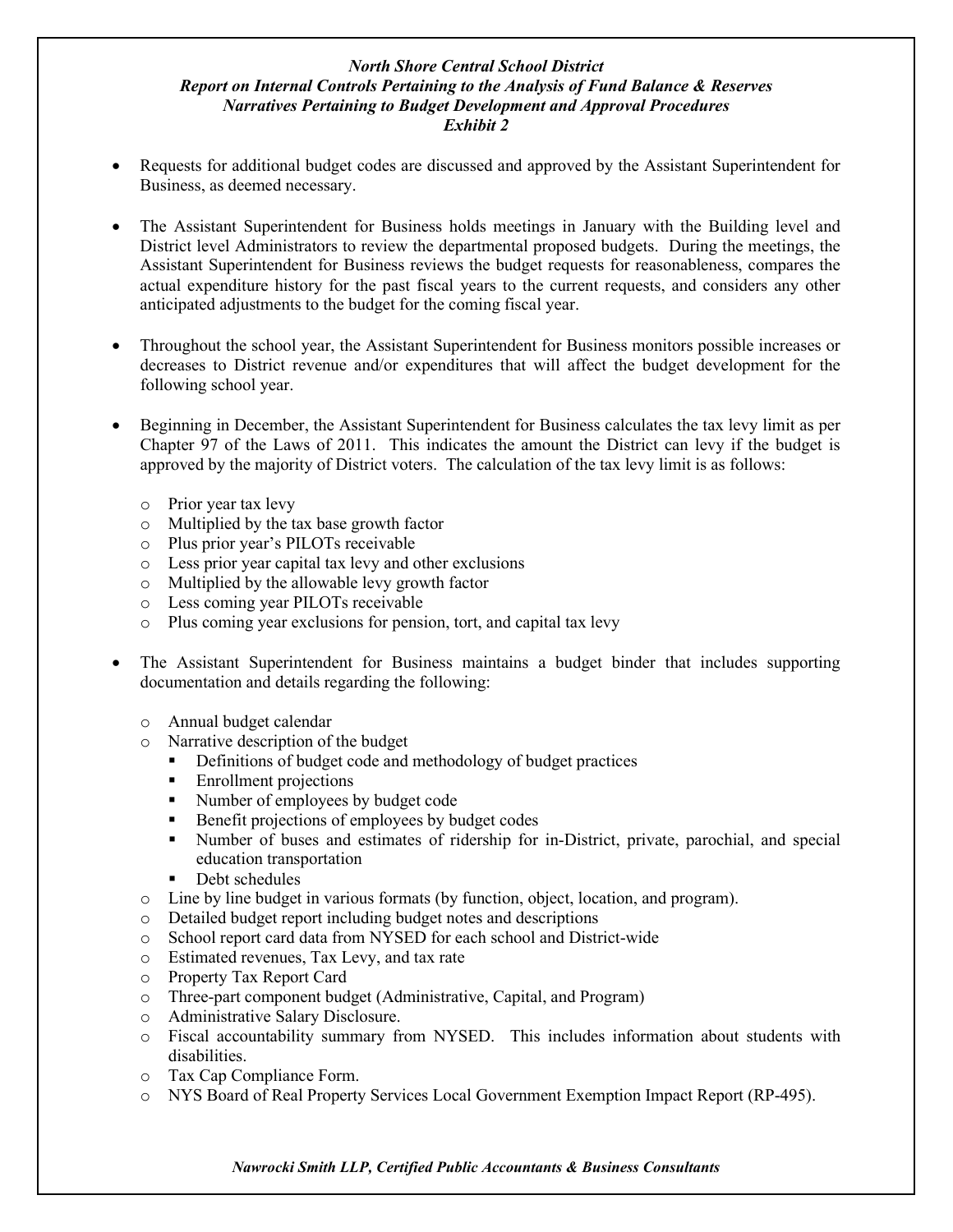## *North Shore Central School District Report on Internal Controls Pertaining to the Analysis of Fund Balance & Reserves Narratives Pertaining to Budget Development and Approval Procedures Exhibit 2*

- The Superintendent of Schools and Assistant Superintendent for Business perform a final review of the proposed annual budget before presenting it to the Board of Education.
- The proposed budget is submitted to the Board of Education for review in February.
- Presentations are made to the Board of Education (at public meetings) in accordance with the schedule prepared by the Assistant Superintendent for Business.
- The Business Office updates the proposed budget based on input from the Board of Education and the community before presenting a final draft of the annual budget to the Board in March.
- The Board of Education adopts the annual budget by resolution.
- The Assistant Superintendent for Business prepares the Administrative Salary Disclosure and the Property Tax Report Card. The Administrator Salary Disclosure reports the salary and fringe benefits budgeted for the next fiscal year for the Superintendent, Assistant Superintendents, and other administrative personnel who are budgeted to be paid over a threshold established by NY State (\$143,000 for 2021-22). This disclosure must be submitted to NYSED and made available to the public five (5) days before the budget hearing. The Property Tax Report Card reports the tax levy limit, permissible exclusions from the limit, and proposed tax levy. This report is due to NYSED twentyfour (24) days before the budget vote.
- After April  $1<sup>st</sup>$ , the District posts four legal notices indicating the date, time, and place of the School Budget Hearing and Annual Budget Vote. In addition, details are posted on the District's website.
- The Budget Hearing is held 7-14 days prior to the Annual Budget Vote in May as required by NYSED.
- The annual budget is presented to the community for review and approval in May.
- If the District does not receive the required percentage of "yes" votes needed to pass the budget, the District will hold a revote of the budget or present a contingent Budget for the vote held in June.
- If the District exceeds the tax levy limit, a 60% supermajority vote is needed for the budget to pass instead of the usual simple majority vote of over 50%.
- In addition, the District must include specific language, as per Chapter 97 of Educational Law, to notify voters that the proposed budget exceeds the tax levy increase limit for the District.
- Once the voters approve the budget, the Accountant activates the budget in WinCap for the following fiscal year.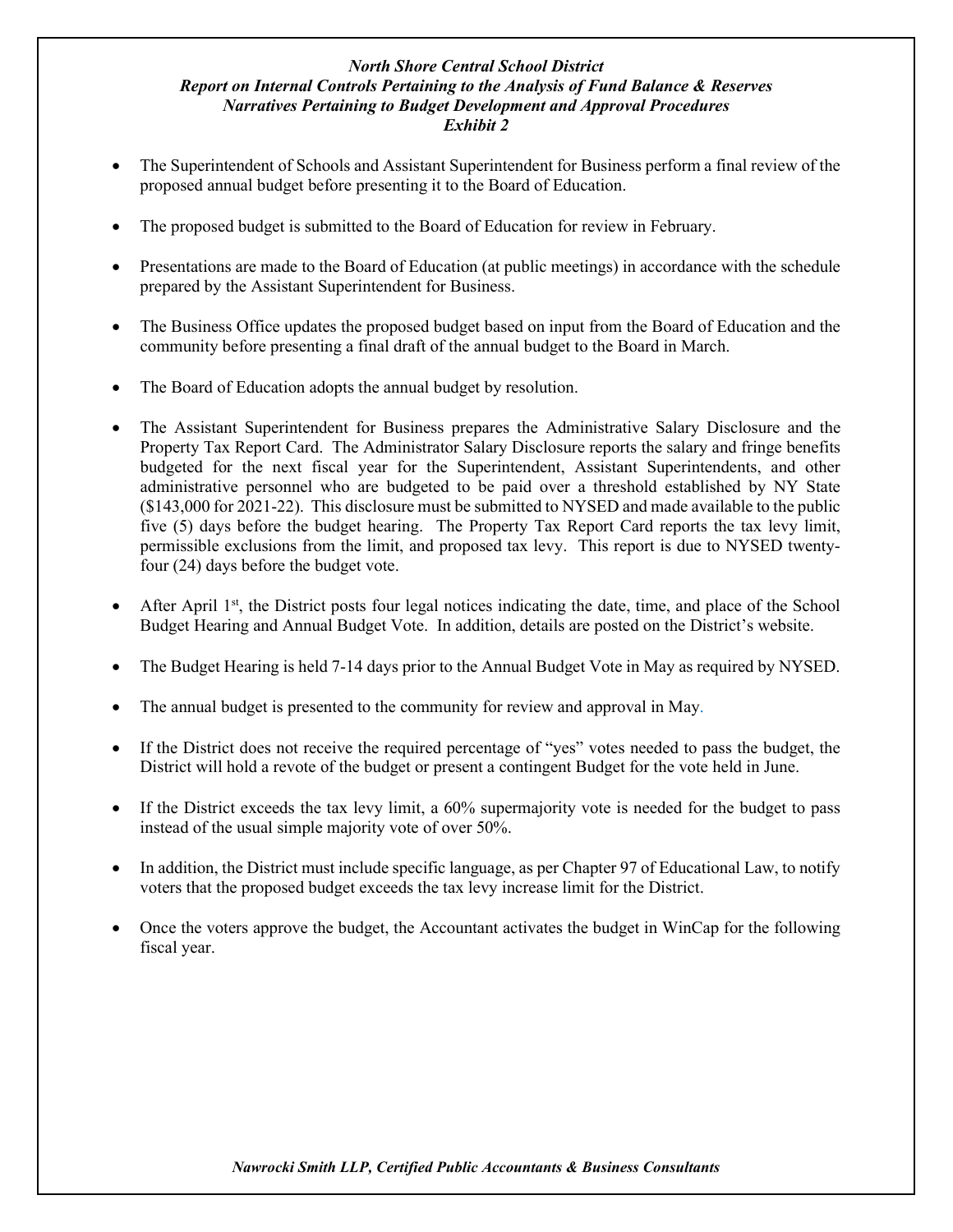## *North Shore Central School District Report on Internal Controls Pertaining to the Analysis of Fund Balance & Reserves Narratives Pertaining to Budget Monitoring and Reporting Procedures Exhibit 3*

- It is the responsibility of Building level and District level Administrators to monitor their departmental budget once approved and implemented.
- The Assistant Superintendent monitors payroll and benefits budget codes for all employees for Business with the assistance of the Accountant and Assistant Business Manager.
- The Accountant updates the budget in WinCap at the beginning of the school year to ensure that all budget codes are appropriately funded in accordance with the approved budget.
- All encumbrances must receive the approval of the appropriate Administrator and the District's Purchasing Agent to ensure that the proper budget code has been encumbered and charged.
- Each Administrator monitors their departmental budgets to ensure that they are spent appropriately. If there are insufficient funds in a budget code to cover expenditures, a budget transfer is requested before the expenditure(s) can be processed and applied to the budget code.
- The District requires all budget transfers to be documented by the Building level and District level Administrator through a "Request for Budget Transfer Form" explaining the reason for the budget transfer.
- All applicable supporting documentation is attached to the request for budget transfer.
- Each budget transfer and supporting documentation is reviewed and approved by the Superintendent of Schools and Assistant Superintendent for Business. The Assistant Superintendent for Business and Superintendent also approve budget transfers over \$10,000 before being presented to the Board of Education for approval.
- Budget transfers are entered into the District's accounting software, WinCap, by the Accountant following the appropriate level of approval.
- The Accountant maintains the budget transfer request and the appropriate supporting documentation on file within the Business Office.